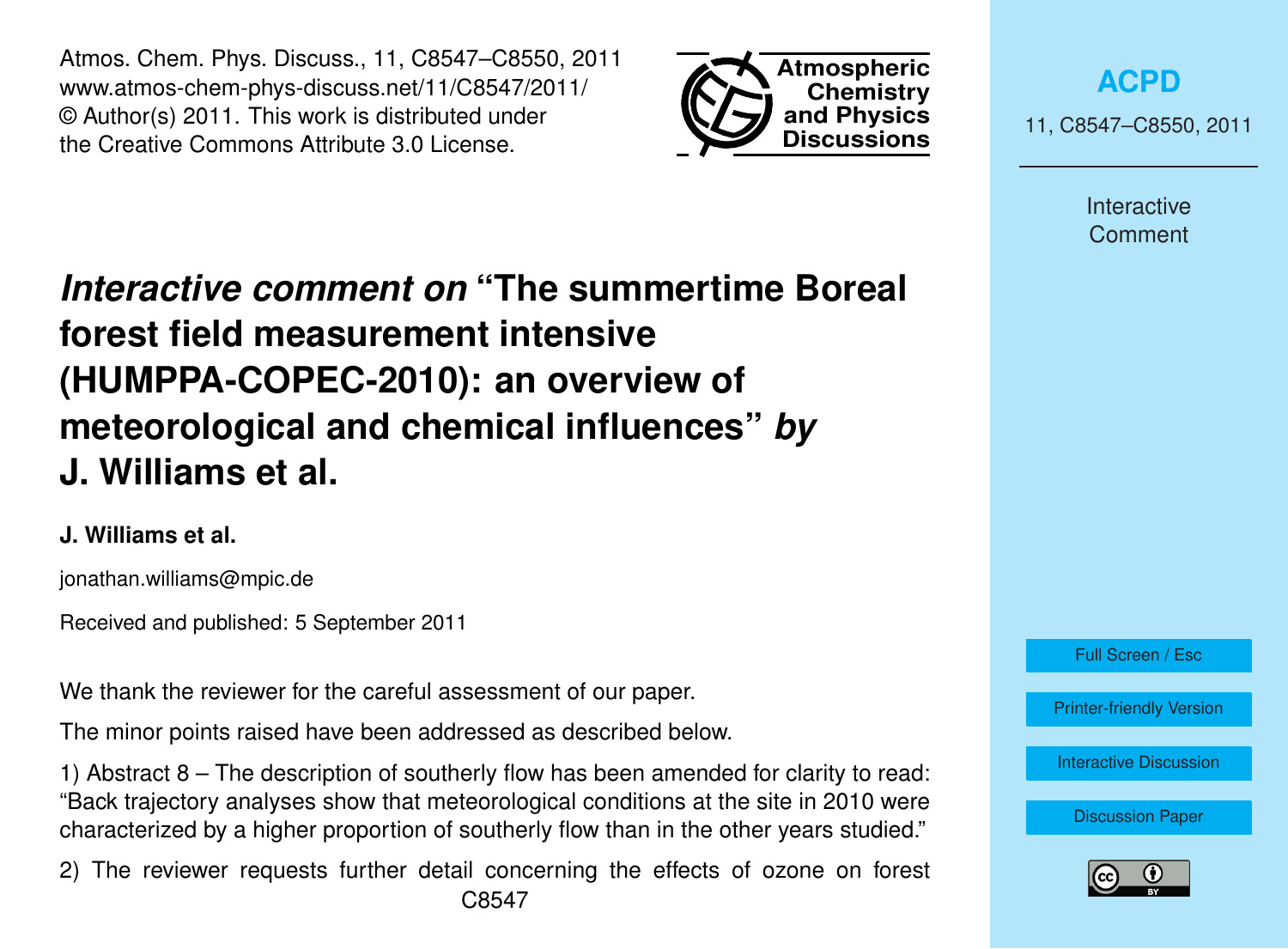ecosystems. The following sentence already gives some explanation (In particular through analysisof ozone dry deposition flux measurements in relation to photosynthesis and micrometeorologicalmeasurements.), however, in addition we have added the following text and references: "Furthermore, the surface reaction of ozone on leaves could lead to specific VOC oxidation products as has been seen on human skin (Wisthaler and Weschler 2010)" Wisthaler, A andWeschler, C.J. Reactions of ozone with human skin lipids: Sources of carbonyls, dicarbonyls, and hydroxycarbonyls in indoor air. Proc. Nat. Acad. Sci.107, 15, 6568-6575, DOI: 10.1073/pnas.0904498106, 2010.

3) Regarding the turbulent timescale – in order to provide a reference we have revised the sentence "For example, at 14:00 LT the characteristic turbulent time scale is estimated to be around 10 minutes." to ""For example, at 14:00 LT the free convection time scale (Stull, 1988) is estimated to be around 10 min." and included the Stull reference. Note this was also requested by reviewer 1.

4) On reflection we agree with the reviewer that the link to Arctic haze formation is tenuous and have removed both instances it was mentioned.

5) Referee 2 (like referee 1) is concerned that the relevance of the dataset to future climate scenarios in the boreal regions may be overstated. We certainly do not wish to imply that the short term effects of a heatwave can be taken as a direct analogy of far future climate conditions, in which numerous ecological feedbacks can play a role and meteorological patterns may differ. To address this, the abstract has been modified slightly to "the campaign is relevant for the analysis of possible future climate impacts", however, the main clarifications/caveats to this point are now inserted in the conclusion section as follows: The unusually high temperatures experienced on this campaign are also useful to gauge the response of the Boreal forest to warmer conditions, at least in the short term. For example strong increases in highly reactive mono- and sesquiterpene emissions were observed during this campaign at higher temperatures, leading to higher OH reactivities. Temperatures in boreal regions are predicted to rise over

## **[ACPD](http://www.atmos-chem-phys-discuss.net)**

11, C8547–C8550, 2011

Interactive **Comment** 



[Printer-friendly Version](http://www.atmos-chem-phys-discuss.net/11/C8547/2011/acpd-11-C8547-2011-print.pdf)

[Interactive Discussion](http://www.atmos-chem-phys-discuss.net/11/15921/2011/acpd-11-15921-2011-discussion.html)

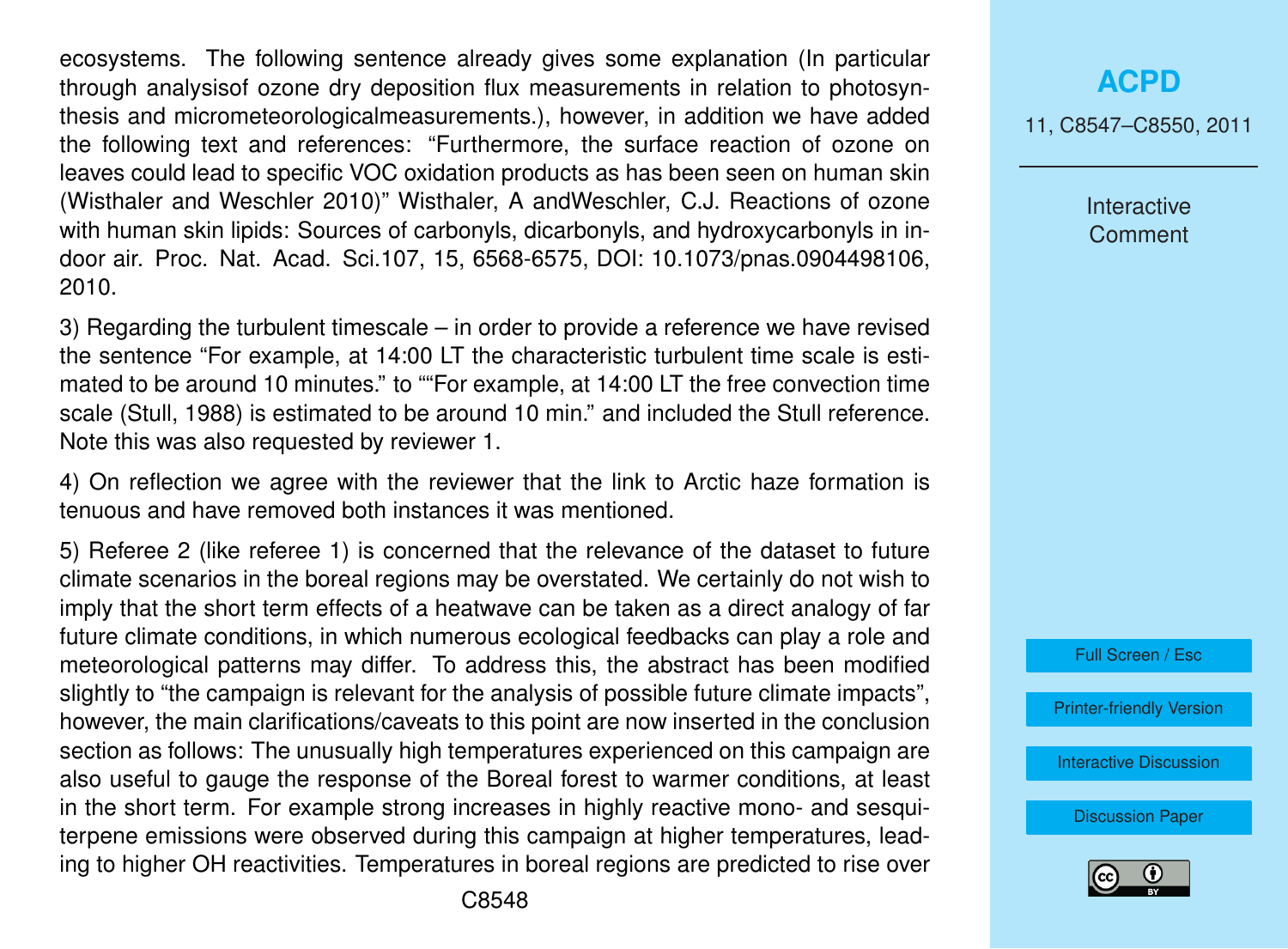this century, and datasets such as HUMPPA-COPEC 2010 can help verify proposed feedbacks to atmospheric properties. It should be noted, however, that over longer climate-scale periods ecological feedbacks as well as larger scale synoptic shifts may dominate.

6) Airmass origins - We agree with the reviewer that the text concerning Figure3a was unclear.It has been made more specific by adjusting the explanatory caption texts. The caption text of Figure 3a and the caption text of Table 3 have been changed to clarify the analysis of the trajectories, as follows: "Table 3. The percentage distribution within the sectors (NW, SW, SE, NE) for the 10th July-12 August (period of the HUMPPA-COPEC campaign) are shown for the years 2005-2010. The trajectories used percentage is the fraction of trajectories that did not hit ground or were otherwise not attributable to a wind sector. "Figure 3a. A map showing schematically the proportion of airmasses influencing the site during the HUMPPA-COPEC campaign, deduced from 3 day back trajectory analysis and segregated into wind sectors (NW, NE, SW, SE). The arrow sizes approximate to the proportion of trajectories and the statistics of the analysis are given in Table 3." Instead of amending Figure 3a as suggested (which makes the plot only more complicated) we have followed the suggestion of reviewer 1 and added the wind directions from 2005-2009 to the histogram plot so as to show how 2010 stands out.

7) This expansion of the conclusion section was also requested by referee 1. First point, transport regimes – the following text in now included to summarize this work "During the campaign air was advected mostly from the SW (53.7%) of the time with smaller influences from the SE (20.7%) and the NW (10.3%). In comparison with the previous five years the campaign period in 2010 was more impacted by air from the south (SW and SE) leading to higher ozone and temperature values at the site." Second point, boundary layer. The following text was added: "Analysis of meteorological sonde data has shown that the boundary layer height, although variable during the campaign, increased typically from less than 200 m in the early morning to around 1700 m at the

11, C8547–C8550, 2011

Interactive Comment



[Printer-friendly Version](http://www.atmos-chem-phys-discuss.net/11/C8547/2011/acpd-11-C8547-2011-print.pdf)

[Interactive Discussion](http://www.atmos-chem-phys-discuss.net/11/15921/2011/acpd-11-15921-2011-discussion.html)